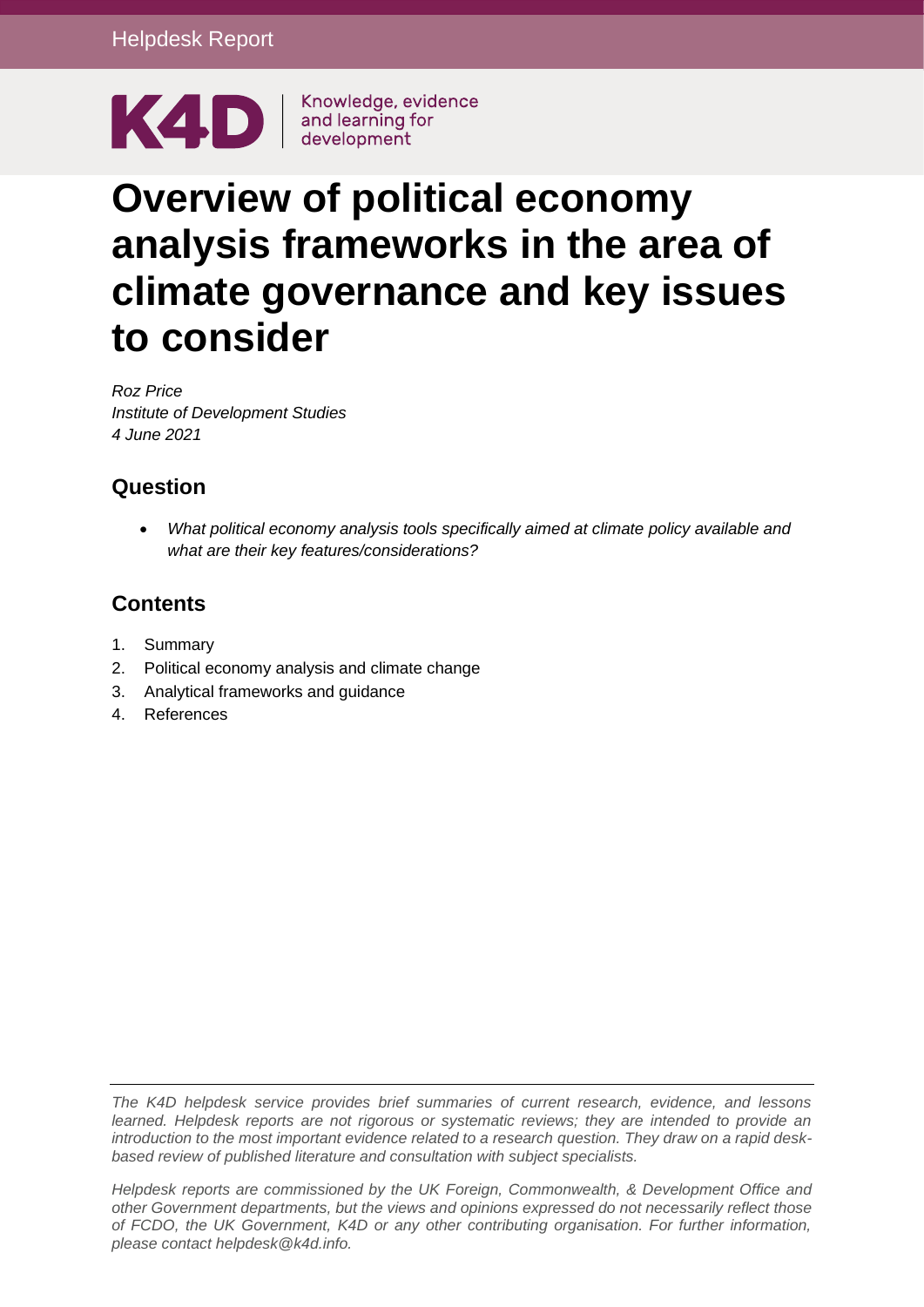# <span id="page-1-0"></span>**1. Summary**

Despite global recognition of the urgency of climate action and the need to transition to a lowcarbon economy, greenhouse gas emissions continue to rise, and adaptation needs remain urgent. For a number of years there have been calls for greater attention to political economy in tackling climate change and development outcomes (Naess et al., 2015, p. 535; Tanner & Allouche 2011; Fankhauser et al. 2015). Political economy analysis is important as it can be used to assess the factors that may enable or constrain implementation of climate change policies and actions and sustain political commitment (Worker & Palmer, 2020). A framework can guide the process of political economy analysis, identifying relevant stakeholders, their incentives and motives, and other structural factors. This rapid review summarises several such frameworks specifically aimed at climate governance issues developed in recent years, some of these also include useful guidance and steps on the implementation of the framework. However, although the literature base is expanding it is still relatively limited (Laws & Marquette, 2018), especially on the practical application of such frameworks (Worker & Palmer, 2020; Lamb & Minx, 2020).

This rapid review draws on both academic and non-governmental organisation literature. The review focuses strictly on the literature around political economy analyses in relation to climate change. It does not explore the history of and rationale for political economy analysis in development in general, nor the accompanying frameworks or operational How To guides (see for example Mcloughlin, 2014; Whaites, 2017). Another K4D helpdesk by Lucas (2019) looking at what factors affect the political will of African governments to address climate change highlights a number of political economy frameworks that may also be useful to draw on.

#### *Key findings:*

- Most political economy analysis frameworks for climate governance include structural and institutional elements (i.e. political, social, environmental, and economic conditions that are unlikely to change in the short term) as well as an analysis of actor/stakeholder interests, incentives, and power relations (Naess et al., 2015; Worker & Palmer, 2020; Lamb & Minx, 2020).
- Ideas and narratives are also important factors in political economy analysis of climate change, as they can shape worldviews, social and individual identities, and how decisionmakers perceive and respond to the problem (Lamb & Minx, 2020). Informal and formal rules and norms are also important (Worker & Palmer, 2020). The role of the international political economy in shaping outcomes at the national and sub-national level may also be considered (Naess et al., 2015).
- Some of the specific (but common) climate issue dimensions in the frameworks identified include: the evidence base; policy framework; awareness and understanding of stakeholders; political commitment; participation and influence of key stakeholders; institutional capacity; finance and investment in climate action (Gogoi & Harshita, 2018; World Bank, 2021; Worker & Palmer, 2020).
- Guidance on applying frameworks in practice generally include a variation of: (i) identifying priority objective/change; (ii) observing political challenge; (iii) identifying and convening the most relevant actors; (iv) undertaking the assessment (i.e. assessing the objectives of these actors and the general context – including economic, institutional, environmental, discursive issues); (v) validating findings; (vi) taking action; (vi) evaluating results and monitoring for potential shifts in political economy (Worker & Palmer, 2020; Gogoi & Harshita, 2018; Jakob et al., 2020).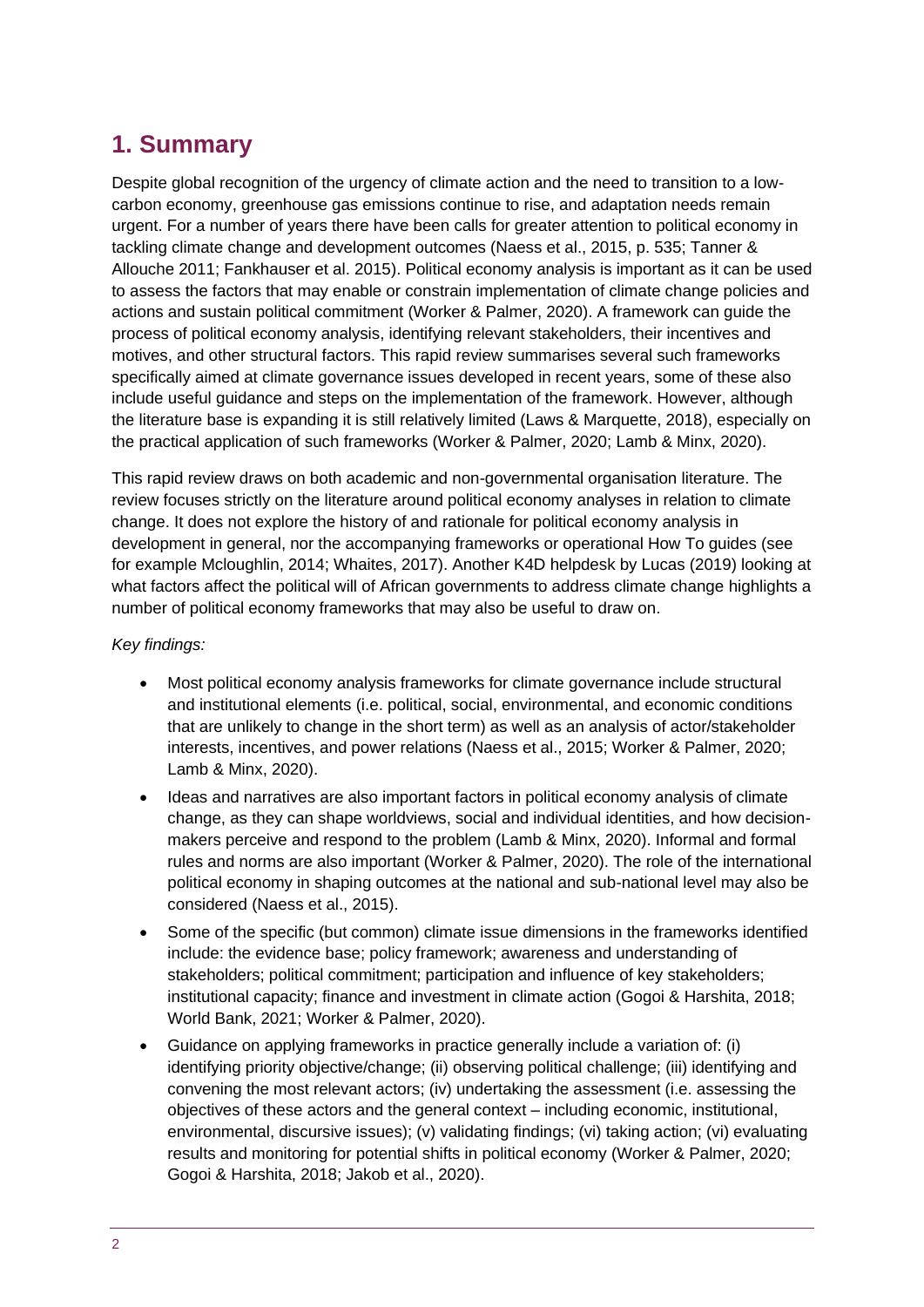- Most frameworks emphasise the importance of adapting them (and especially the questions asked) to the user's needs and focus. Frameworks are frequently intended to be iterative (not a one-off) so that stakeholders can monitor for changing political economic conditions, they can also allow for comparison of locations (Gogoi & Harshita, 2018). Clarity from the outset around objectives, the governance issue, available resources, partners and audience of the assessment is also critical (UNDP, 2017).
- As emphasised in a practitioner's guidance note by the Gender & Development Network, including gender considerations in political economy analysis is critical to gain a more holistic understanding of the causes of poverty, inequality and power dynamics to inform development programming (Haines & O'Neil, 2018). Given the importance of gender considerations in climate change impacts, action and programming, it can be inferred that gender may also be an important element in political economy analysis of climate governance, however, no frameworks identified in this review explicitly mentioned gender issues.

# <span id="page-2-0"></span>**2. Political economy analysis and climate change**

#### **Political economy**

The political economy can broadly be defined as "the processes by which ideas, power and resources are conceptualised, negotiated and implemented by different groups at different scales" (Tanner & Allouche, 2011, p. 2). Whaites (2017, p. 4) highlights that political economy analysis is part of the process of being "politically smart in [development] work… and helps…to peel back the layers of our 'political' context." Practitioners accept that it is critical to conduct a political economy analysis before engaging at the country level in any type of development policy – but many argue that this is even more critical for climate policy as it requires systemic transformations involving an array of different actors, uncertainty, and complexity (Worker, 2017, p. 3).

### **The importance of political economy for climate governance**

Despite the many compelling reasons for governments to invest in climate action, obstacles to domestic progress on climate goals persist in most countries (Worker & Palmer, 2020). Although capacity building, domestic and international finance, and transfer of technology are all critical components of effective climate responses, Worker and Palmer (2020, p. 3) argue that **political economy factors "shape domestic climate governance and can reveal a much more nuanced picture of why obstacles…persist**."

The complexity of the climate change challenge presents unique governance challenges – climate is a global public good and requires collective action by all counties to reduce greenhouse gas emissions, but the long-term benefits will not be felt by today's electorate dampening direct political incentives. Issues include uncertainty, non-linearity and irreversibility of impacts and solutions; procedural and distributive equity concerns; need for unprecedented coordination across sectors and scales; need for durable and credible domestic commitments (Worker & Palmer, 2020, p. 3). Hallegatte (2019) in a World Bank blog highlighting some key (and often unique) political economy dimensions in relation to climate action largely agrees with these issues, namely ethical and fairness considerations of climate reforms; political feasibility of reforms; the narrative around reforms; and the broader political context within which reforms are proposed.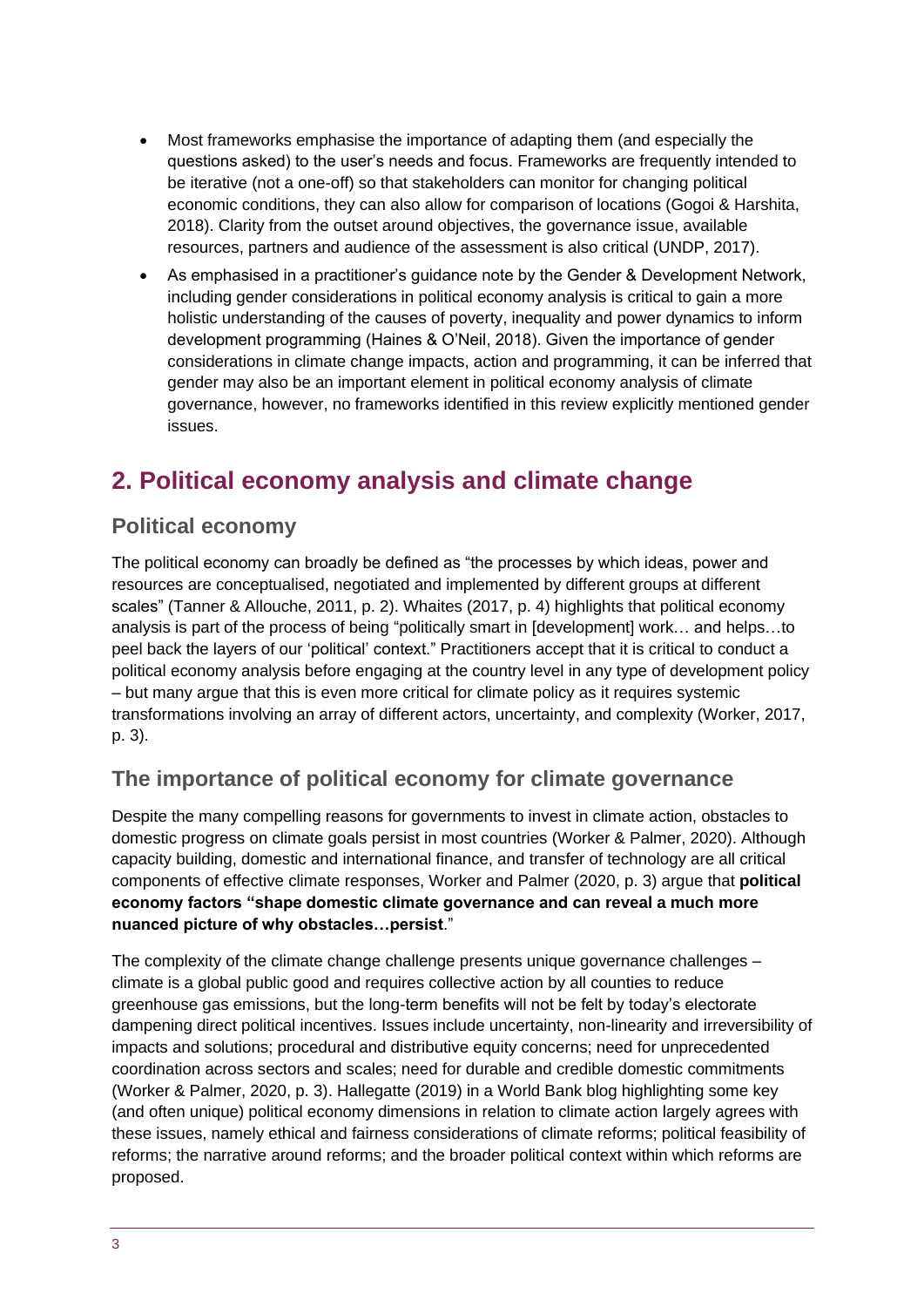Tanner and Allouche (2011, p. 2) contend that political economy approaches to climate change are critical because of:

- The added complexity of interests and actors resulting from the issue's cross-sectoral nature.
- An historical bias towards tackling it as a global issue leading to globally-led governance approaches that may not be sufficiently flexible for national or subnational conditions.
- Problems of rent-seeking and changing incentive structures that are likely to accompany the increase in climate finance and resource transfer.
- An overreliance on a linear apolitical understanding of the policy process and solutions framed through a technical or managerial lens.
- The significant differences in ideological worldviews regarding responding to climate change that affect decisions as to how it should be tackled.

Naess et al. (2015, p. 534) argue that political economy processes are **important for linking climate change and national development agendas** as they "mediate the winners, losers and potential trade-offs between different goals, and the political and institutional factors which enable or inhibit integration across different policy areas." Jakob et al. (2020, p. 2) emphasise that the underlying political economy needs to be understood in order to **identify politically viable entry points for ambitious climate policy** – i.e. how economic structure, political institutions and the political environment shape policy outcomes.

For example, in a recent paper Islam et al. (2021) study the role of the political economy factors in the public spending distribution for disaster risk reduction (DRR) funds in Bangladesh. Using a partial least square structural equation model (SEM) approach to evaluate the measurement of latent factors and test the relationships between latent factors they found that political economy factors explain 68% of the variance in allocations of DRR funding in Bangladesh. In particular, they find that four categories of political economy factors—**power and authority, interest and incentives (of influencing stakeholders), institutions, (formal and informal), and (religious) values and ideas**—are significantly influential over the distribution of DRR funding across subdistricts of Bangladesh (Islam et al., 2021, p. 2).

#### **Focal points and gaps in the literature**

While much has been written about political economy approaches with regard to development generally and public service delivery specifically, less attention has been given to these approaches in the climate policy and governance literature (Walker, 2017, p. 3). Laws and Marquette (2018, p. 8) undertook a comprehensive review of the evidence on thinking and working politically in development over the past decade. They note that "**climate and environmental governance**" is one of eight "key sectoral gaps" where there is **little direct evidence about thinking and working politically** (Laws & Marquette, 2018, p. 19).

Jakob et al. (2020, p. 2) give a good summary of the history of research on the political economy of climate and energy policy, explaining that it often **builds on insights from literature on the political economy of environmental policy.** Walker and Palmer (2020, p. 9) in their guide for assessing the political economy of domestic climate change governance, give a brief summary of the previous literature on political economy analysis addressing climate change. They identified that **most literature has focused on carbon pricing and the electricity sector and fossil fuel subsidies; or has explored the evidence of effective institutional frameworks, policy**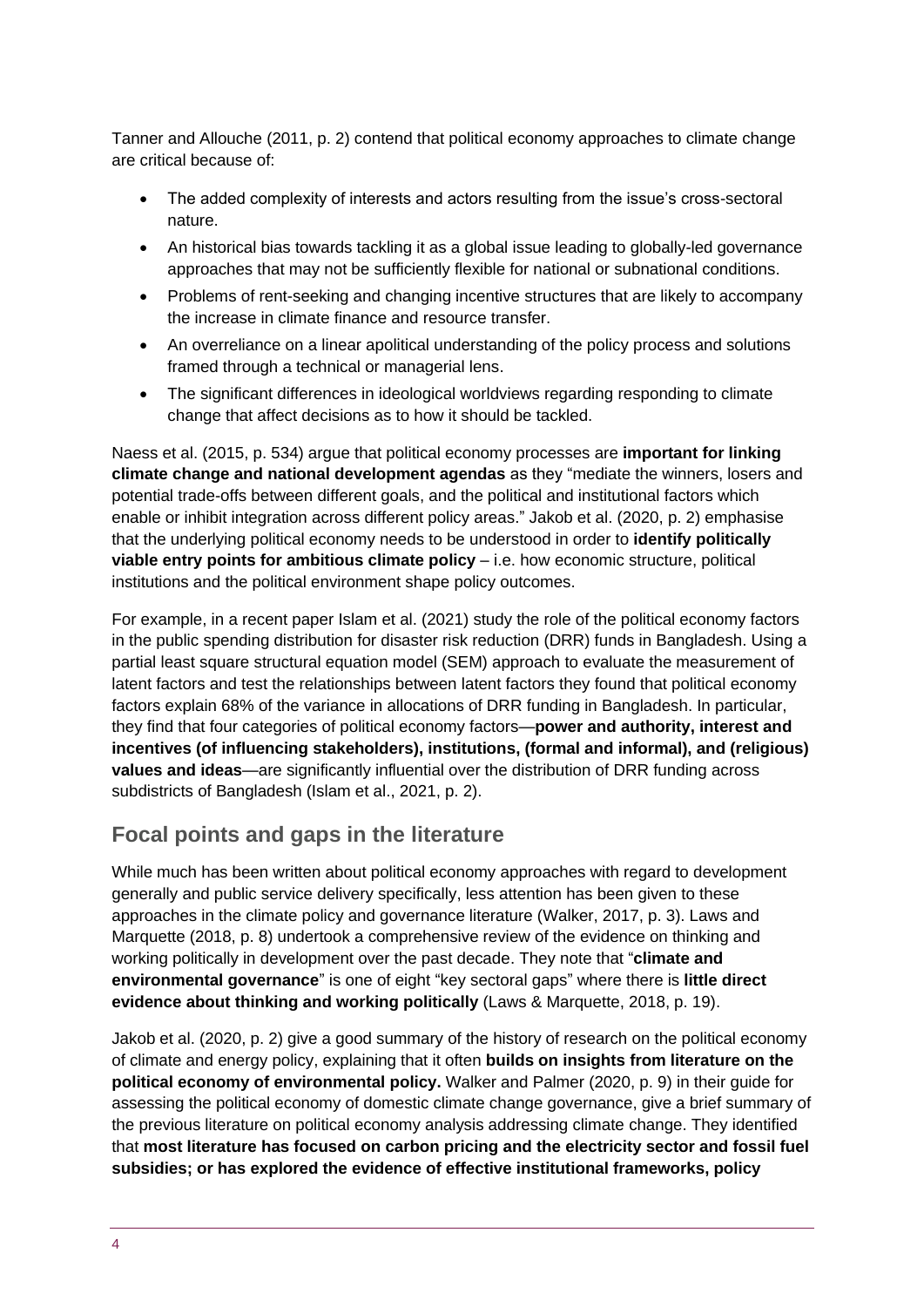**processes, stakeholder engagement, and political commitment on climate governance**; focusing on factors such as government capacity, regulatory ability, strength of the carbon lobby, and the extent of public knowledge of climate change. For example, Fankhauser et al. (2015) studied factors driving climate change legislation using a dataset of climate legislation in 66 national jurisdictions for the period 1990–2013, looking at the following political economy factors: **existing legislation, institutions, the business cycle, party-political orientation, electoral cycle and the strength of government (and special interest groups**).

**Less literature has been published around transportation, energy efficiency, or adaptatio**n; or explored the relative importance of informal bargaining processes, influenced by specific cultural norms or motivated by ideology, in driving climate actions (see Walker & Palmer, 2020, p. 9 for further details). Furthermore, **there is a lack of evaluations of the application of political economy analyses to the climate policy domain to provide evidence of impact** (Walker & Palmer, 2020, p. 10).

Paterson (2021) argues that **climate change has broadly been a blind spot for international political economy** being only a relatively marginal concern within international political economy research to date. He argues that international political economy has also "failed to come to grips with two absolutely fundamental shifts in climate politics in the last decade. [Namely] recognition of the social transformation entailed in addressing climate change adequately [and] the increasing recognition of the catastrophic costs of failing to do so" (Paterson, 2021, p. 395). Paterson (2021) argues that international political economy has key conceptual tools and substantive knowledge that it can contribute to understanding these crucial challenges and how to go about pursuing rapid transformation towards decarbonisation.

# <span id="page-4-0"></span>**3. Analytical frameworks and guidance**

Several frameworks for carrying out political economy analysis of climate governance are summarised below, some of these also include guidance and steps for implementing the framework. Some offer general information about groups of issues that analysts might consider, while others also focus down to the micro or problem-driven level. In all cases it is recommended to consult the specific references for more in-depth information on the frameworks, specific questions to ask and how to apply them.

The literature emphasises that political economy analysis of climate and development trajectories serve as a **useful starting point** for an informed and grounded discussion of climate governance (Naess et al., 2015, p. 543), however, they are "neither a 'magic bullet' that can be used to change complex realities nor a tool to 'fix' undesirable circumstances" (UNDP, 2017, p. 8)

#### **Jakob et al. (2020)**

Jakob et al. (2020) propose a framework to **analyse the political economy of energy and climate policy formulation**. With a focus on structural variables and the interplay between different actors, "it builds on the central assumption that policies reflect the objectives of those actors that have the greatest influence in the decision-making process" (Jakob et al., 2020, p. 2). The authors provide a generalised AOC ("**Actors, Objectives, Context**") political economy framework, which can explore how economic structure, political institutions and the political environment shape policy outcomes, it also enables comparison of country-specific case studies.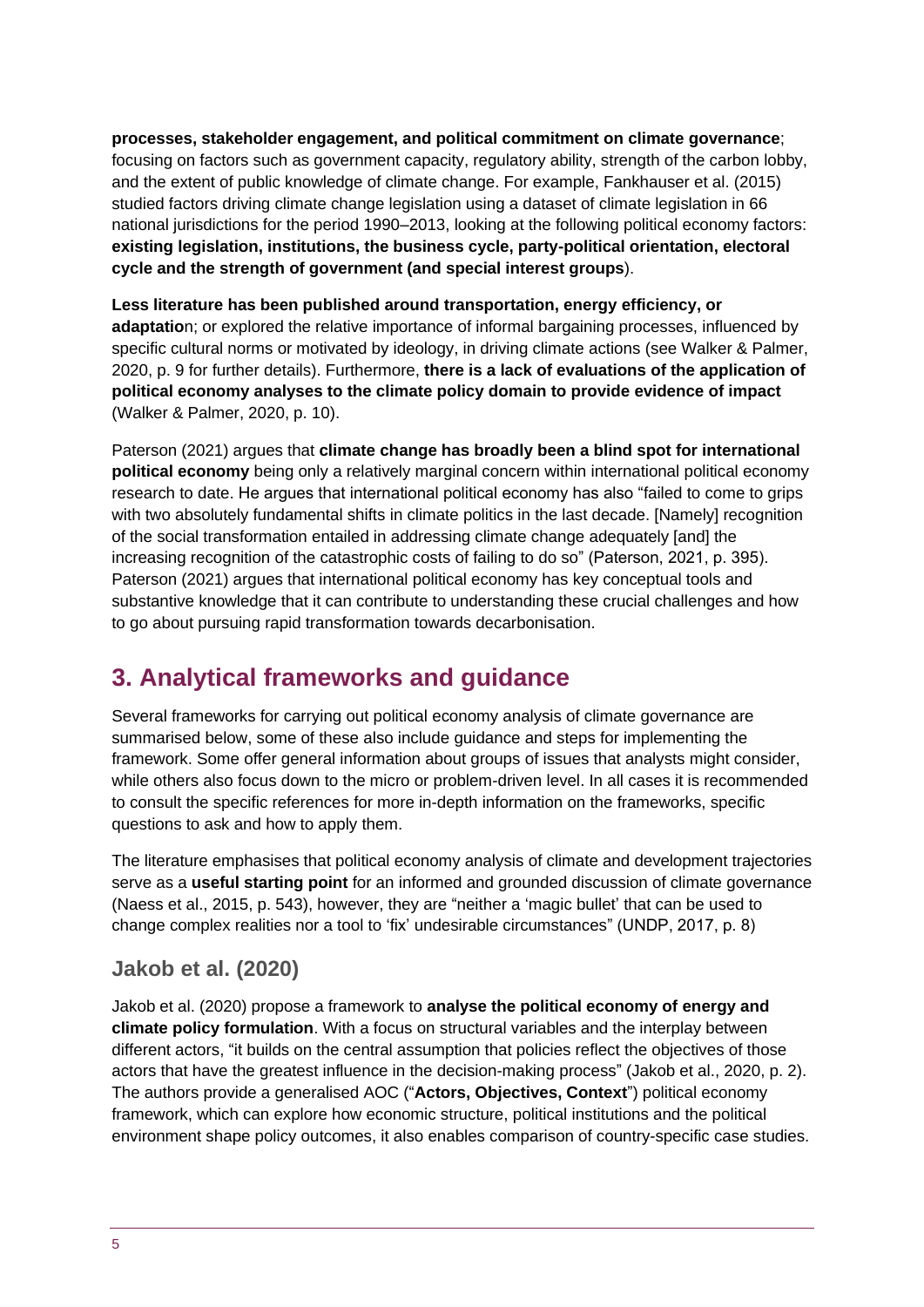The framework consists of three central elements:

- The most relevant **actors** that influence policy development, including societal actors and political actors.
- A list of **objectives** which matter for these actors, acknowledging that energy and climate policies are usually implemented with multiple policy objectives in mind, and these differ across groups (e.g. societal objectives vs political objectives).
- The **general context** within which policy-making takes place, i.e. determining how a certain objective matters for each actor and how these actors can influence policy formulation.

Applying the framework in practice includes four basic steps (Jakob et al., 2020, p. 1):

- i) identifying the societal and political *actors* most relevant for the formulation, implementation and enforcement of energy and climate policies;
- ii) spelling out these actors' underlying *objectives*;
- iii) assessing the economic, institutional, discursive and environmental *context* which determines how certain objectives matter for certain societal actors; and
- iv) analysing the dynamic *interactions* among these factors leading to aggregate policy outcomes.

Jakob et al. (2020, p. 4) provide examples of societal actors (such as voter groups, unions, civil society, academia etc.) and political actors (such as key ministries and agencies, political parties, regulators etc.), as well as environmental, socio-economic, strategic, and political objectives that the groups may have (such as local air quality, employment and wages, technology transfer, reelection etc.), and contextual factors relevant for formulating climate and energy policy (such as techno-economic, institutional, discursive and environmental). Finally, Jakob et al. (2020) demonstrate how the framework can enable country comparison using three case studies of coal use in India, Indonesia and Vietnam.

## **Worker & Palmer (2020) – WRI**

Worker and Palmer (2020) offer an assessment methodology to understand **how political economy factors (structural factors, rules and norms, stakeholders and interests, and ideas and narratives) enable or impede climate action** in a given country context. Their guide is designed to help multisector national coalitions to grapple with diverse climate governance challenges, including improving coordination across sectors and scales and enabling more transparent monitoring of progress of policy implementation. The guide is being piloted in 2020 and 2021 in Brazil and India with the aim of using feedback to finalise the framework.

The **assessment is problem-driven**, rather than aimed at providing a broad overview of domestic climate governance. The approach can be contextualised and adapted to suit a multitude of conditions and locations (including choosing questions most relevant to a user's problem), and the authors designed it to be treated more as "**an approach to working**" rather than a product (Worker & Palmer, 2020, p. 10). The authors describe it as a governance and political economy assessment, which is also intended to be iterative so that stakeholders can monitor for changing political economic conditions. As the assessment was largely designed for use by domestic civil society coalitions, the authors emphasise the need for other stakeholders to further refine the audience for an assessment to suit their relevant context. Worker and Palmer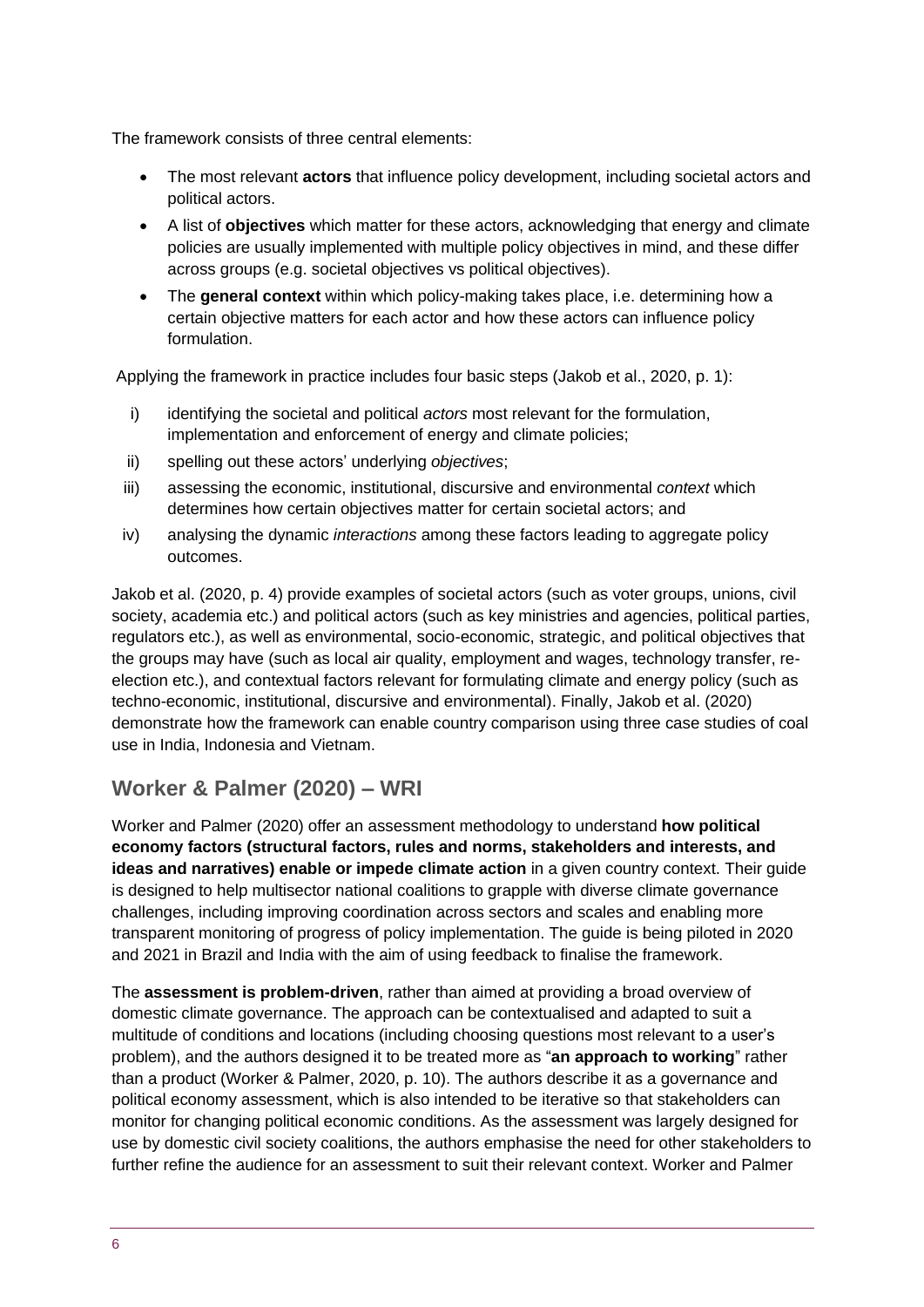(2020, p. 11) also illustrate the process for how a dynamic political economy for climate action can be assessed (see Figure 1).



**Figure 1: Assessing a dynamic political economy for climate action**

**Source: Worker & Palmer, 2020, p. 11. Reproduced under the [Creative Commons Attribution](http://creativecommons.org/licenses/by/4.0/)  [4.0 International License.](http://creativecommons.org/licenses/by/4.0/)**

Before the start of the assessment, the guide emphasises the need to define or consider the audience for the assessment outputs (the actors who will use it and who needs to be consulted) and to identify and define the governance challenge in detail (this can help direct focus where technical analysis and engagement have failed to gain operational traction in the past). Once a challenge has been defined and unpacked as much as possible, a cycle of analysis can begin; the four political economy analysis elements considered are (Worker & Palmer, 2020, p. 16):

- **Structural factors** that influence the type of climate governance available; these factors are slow to change and most likely will need to be adapted to or worked around to implement climate actions. There are likely to be many structural factors, so it is important to be as selective as possible of those most relevant, do not try to be exhaustive. E.g. questions around *climate exposure, economic conditions, demographic trends, level of public debt, levels of inequality, political conditions, territorial sovereignty, cultural and religious conditions, domestic energy resources, civil society, conflict*.
- **Formal and informal rules and norms**, procedures and ways of working that will influence aspects like implementation of the applicable legal framework. These cover formal mandates and structures as well as informal norms based on historical practice, relationships, and power dynamics. E.g. questions around *political conditions, transparency, agenda setting, policy enactment, sociocultural norms that inhibit participation, overlapping or conflicting mandates, capacity constraints, information asymmetries, regulatory capture, decision-making procedures, coordination* etc.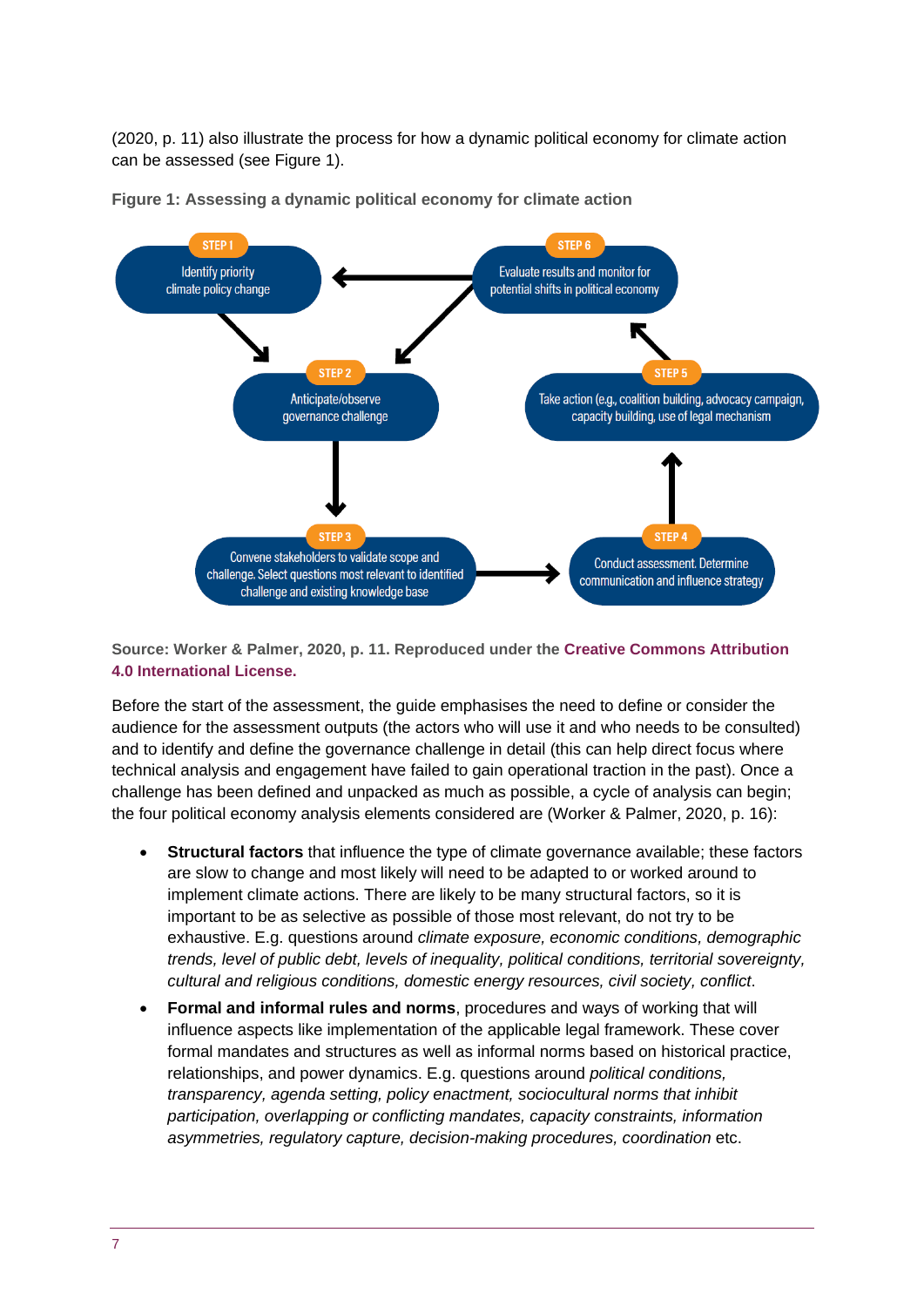- **Stakeholders and interests**, including individuals and groups who may influence and hold power over the adoption and implementation of climate actions, but also those who are excluded from decision-making. Assessment questions assess key actors and stakeholder groups, their underlying interests, and their incentives in supporting or opposing the climate policy in focus. E.g. questions around *co-benefits, power relations, state-society relations, decision-makers, constituencies, power holders, distributional impacts, stakeholder mapping, civic space, external incentive shifts, system shocks* etc.
- **Ideas** that hold power and influence climate change **narratives**. Ideas and narratives refer to the ideas and framing of the problem and the set of solutions that are commonly deemed to be plausible or desirable. E.g. questions around *ideas and ideology, dominant narrative, equity, narrative and communications etc*.

Worker and Palmer (2020) provide four annexes with a list of questions for each element, enabling users to pick, choose and adapt the questions to their contexts as needed. They also put forth the following questions as being valuable to reflect on once the initial assessment has been drafted and discussions of it are ongoing (Worker & Palmer, 2020, p. 20):

- Are there priorities that should be addressed first before other issues can be dealt with?
- What are the risks of confronting potentially deep-seated vested interests directly, and are more circuitous routes available to create change?
- Has unexpected or new information changed objectives or introduced different objectives? If appropriate, does this impact a theory of change or other rationale justifying programming?
- Can actions be taken in the near term that would unlock greater political ambition (by producing policy benefits, creating employment, and thus creating political constituencies)?

#### **Lamb and Minx (2020)**

Lamb and Minx (2020) use a co**mparative political economy lens to identify national constraints<sup>1</sup> that actively hinder climate policy progress** and limit adoption of deep decarbonisation pathways. Their framework is built on **interests, ideas, and institutions** as a basic categorisation of political economy constraints on climate policy; they also highlight that **international influences** is another important factor, although they limit their analysis to just the first three issues due to scope. They explain that:

- **Interest-based analysis** "recognises that societal changes have material consequences for different actors, such as workers, capitalists, and political agents. These groups actively participate in social and political change, often forming coalitions to lobby and push for common agendas" (Lamb & Minx, 2020, p. 2).
- **Institution-based analysis** "usually focuses on the organisation and functions of the nation state… Both the quality of the institutions that carry out these tasks (i.e. their bureaucratic capability) and their different organisational forms (e.g. exposure to veto

<sup>1</sup> Lamb and Minx (2020, p. 2) understand "constraints" in their paper as being "social, political and institutional contexts that appear to actively hinder climate policy progress."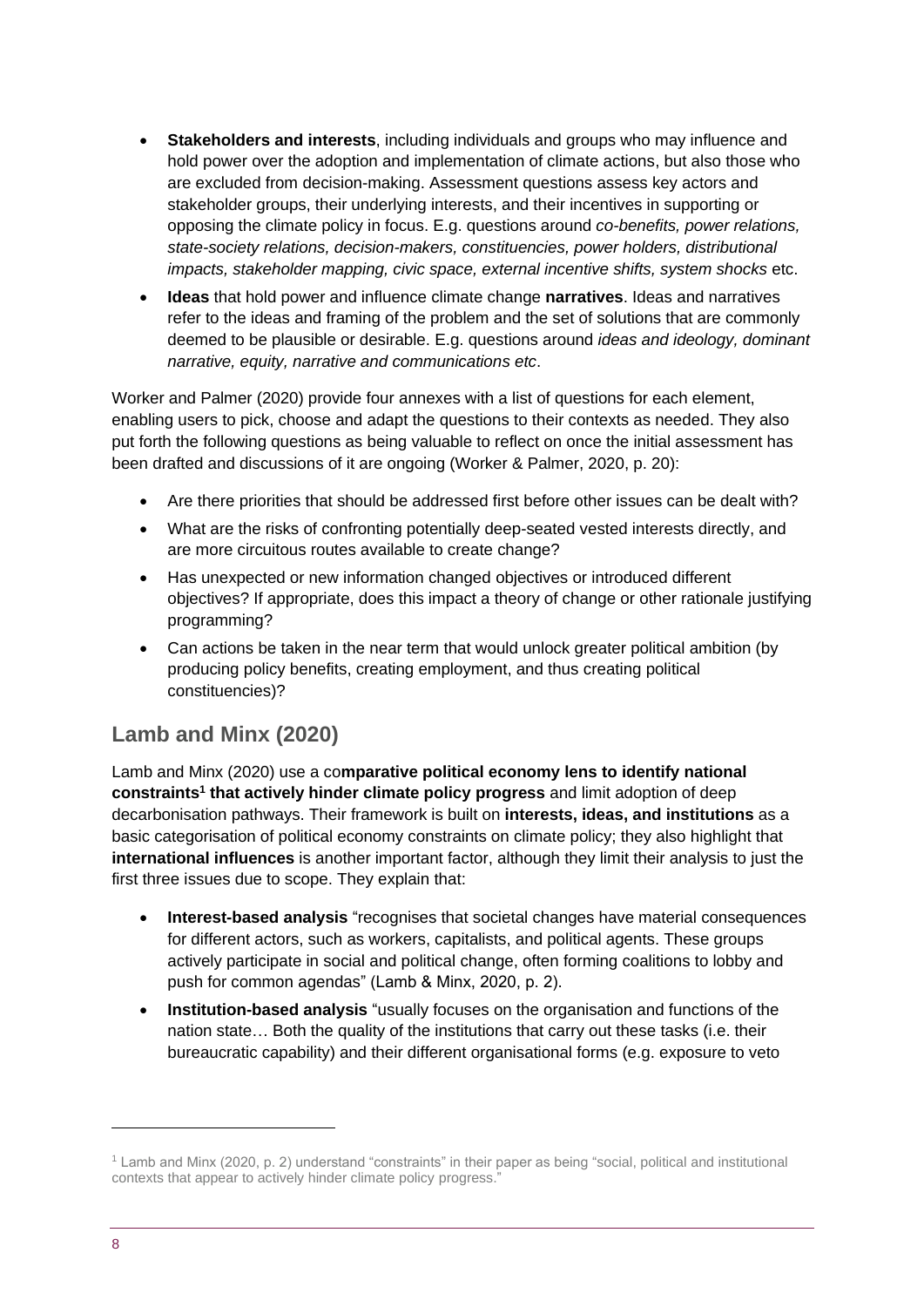players or political cycles) are highly consequential for understanding the constraints to structural change" (Lamb & Minx, 2020, p. 2).

- **Idea-based analysis** "argues that the underlying worldviews and ideologies of different actors matter... Beyond the voting public, the ideas of particularly influential actors (e.g. business leaders and politicians) are argued to be highly consequential for social and political change" (Lamb & Minx, 2020, p. 2).
- **International influences** "comprise the economic, political and strategic relations between countries… International political norms are a key design element of the Paris Agreement and can strengthen domestic actions. Ideas can also be propagated internationally" (Lamb & Minx, 2020, p. 2).

The paper identified the following constraints (although there are others too) exposure to fossil fuel extraction activities, supply-side coal dependency, a lack of democratic norms, exposure to corruption, a lack of public climate awareness, and low levels of social trust. Lamb and Minx (2020, p. 12) highlight the strong interrelations and trends between many constraints, which they argue have been under researched in the literature.

#### **Gogoi and Harshita (2018) – Action on Climate Today (ACT) initiative's Climate Governance Assessment**

The Action on Climate Today (ACT) programme was a five year £23 million initiative funded by UK Aid which provides technical assistance to national and sub-national governments in Afghanistan, Bangladesh, India, Nepal and Pakistan. It supports partner governments to mainstream adaptation to climate change in policies, plans, programmes and budgets in order to become more climate resilient (Gogoi & Harshita, 2018). OPM was the main implementer of the initiative, along with an array of consortium partners.

ACT developed and tested a **Climate Governance Assessment** approach which allows practitioners to understand the **salient features of the political economy and institutional context (opportunities and barriers) for climate change policy** in a particular location. This can be used to inform the design of technical assistance programmes, and as part of the process of monitoring and evaluating progress. The Climate Governance Assessment is intended to be light-touch and is designed to be carried out repeatedly, tracking changes over time, and comparing locations (but can also be a one-off) (Gogoi & Harshita, 2018). In ACT t**he context analyses were carried out every year and were live documents that fed into a continuous process aimed at monitoring and capturing nuances in the shifting political economy**  (Cooke, 2017, p. 5).

The specific objectives of the Climate Governance Assessment include (Gogoi & Harshita, 2018, p. 2):

- To inform the design and delivery of technical assistance climate change programmes through an understanding of the broader institutional and stakeholder environment;
- To monitor broad shifts in an individual government's response to climate change over time, and if relevant also to compare government responses across different locations;
- To facilitate a high-level discussion within a location on the state of progress in tackling climate change.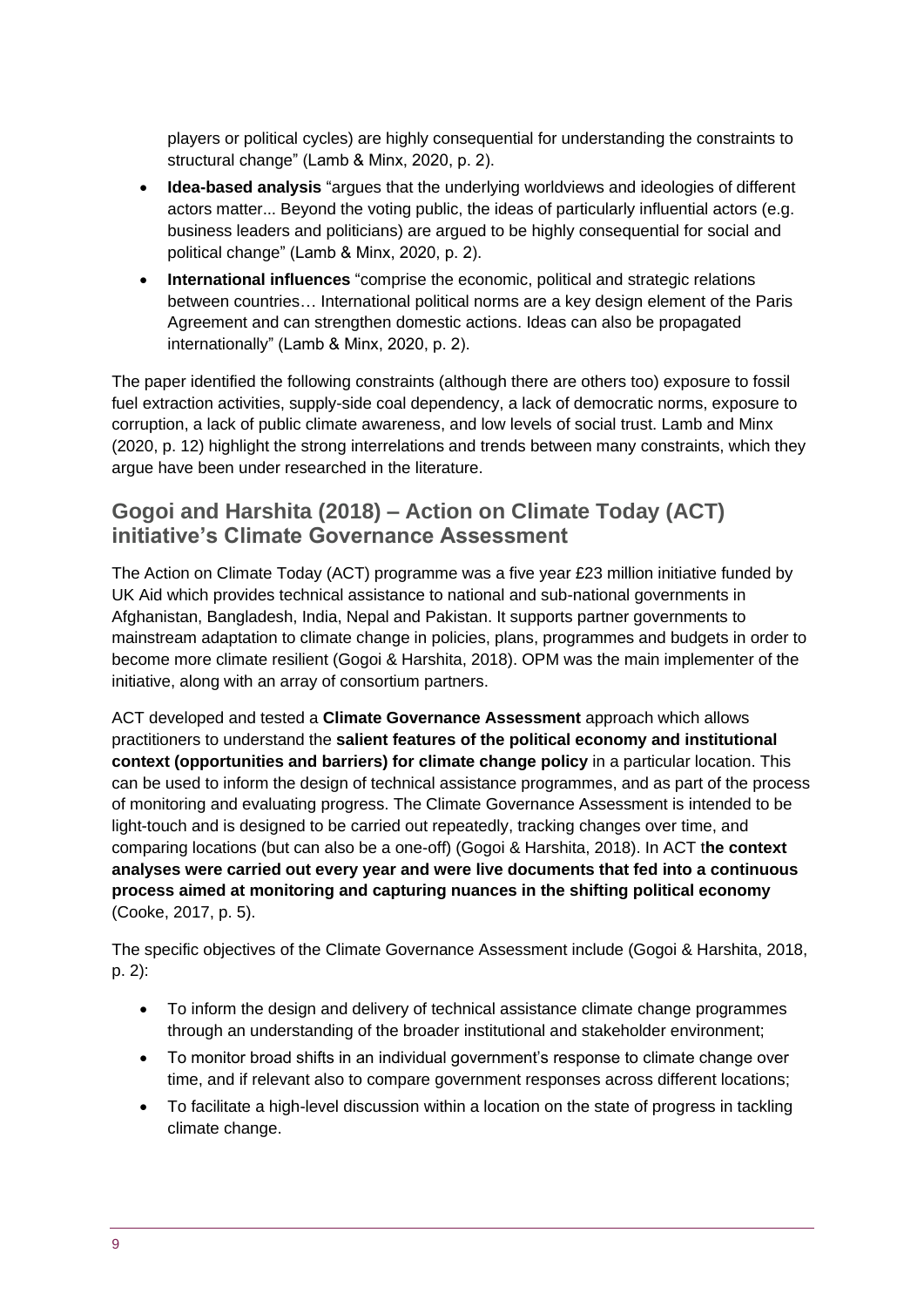The Assessment covers seven dimensions organised within three broad themes: Foundations for action on climate change; Stakeholders for action on climate change; and Mainstreaming of climate change. Together these add up to provide a comprehensive picture of the overall environment for climate change policy-making. The dimensions are (Gogoi & Harshita, 2018, pp. 3-4):

#### **Foundations for action on climate change:**

- 1) **Evidence Base:** *Adequacy of the evidence available on climate change in the location, including its relevance, accessibility and the level of uptake.* This dimension relates to the availability of research, data and analysis on climate change in the location, and how useful it is to policy-making (and the extent to which it is actually used). It therefore explores both the supply and demand side of evidenced-based decision-making on climate change. The type of information can range from scientific weather data to vulnerability and impact assessments.
- 2) **Policy framework:** *Effectiveness of the policy-framework for tackling climate change, including adequacy and level of implementation and monitoring and evaluation.* This dimension relates to whether there is an overarching cross-sectoral policy, strategy, legal framework or action plan for tackling climate change, and whether this has been implemented, and monitored and evaluated. This is important for understanding the level of political will, as well as specific government priorities for tackling climate change.

#### **Stakeholders for action on climate change:**

- 3) **Awareness and understanding:** *Level of awareness and understanding of key stakeholders on tackling climate change.* This dimension relates to the extent to which different stakeholders both within and outside government understand the cause and impact of climate change in the location. This is important for identifying points of confusion, as well as the language and narrative used for talking about climate change in the location.
- 4) **Political commitment:** *Level of political commitment, in terms of priority and significance accorded by key stakeholders to tackling climate change.* This dimension relates to the extent to which different stakeholders both within and outside government consider climate change a priority issue for the location. This includes the extent to which political leaders have voluntarily taken action to address climate change, rather than responded to an external pressure.
- 5) **Participation and influence:** *Level of participation and influence of key stakeholders on the decision-making process for tackling climate change.* This dimension relates to the extent to which different stakeholders have the potential to participate in and influence decisions related to tackling climate change, and if so, whether they act on this potential and actually engage in and influence the decision-making process. This is important for identifying those individuals who can champion change within the system.

#### **Mainstreaming of climate change:**

6) **Institutional capacity:** *Institutional capacity for mainstreaming climate change into development planning, including institutional mechanisms for coordination across government and between different levels of government.* This dimension relates to the wider institutional set-up for mainstreaming climate change within the regular planning and budgetary process in the location. For those locations with a cross-sectoral policy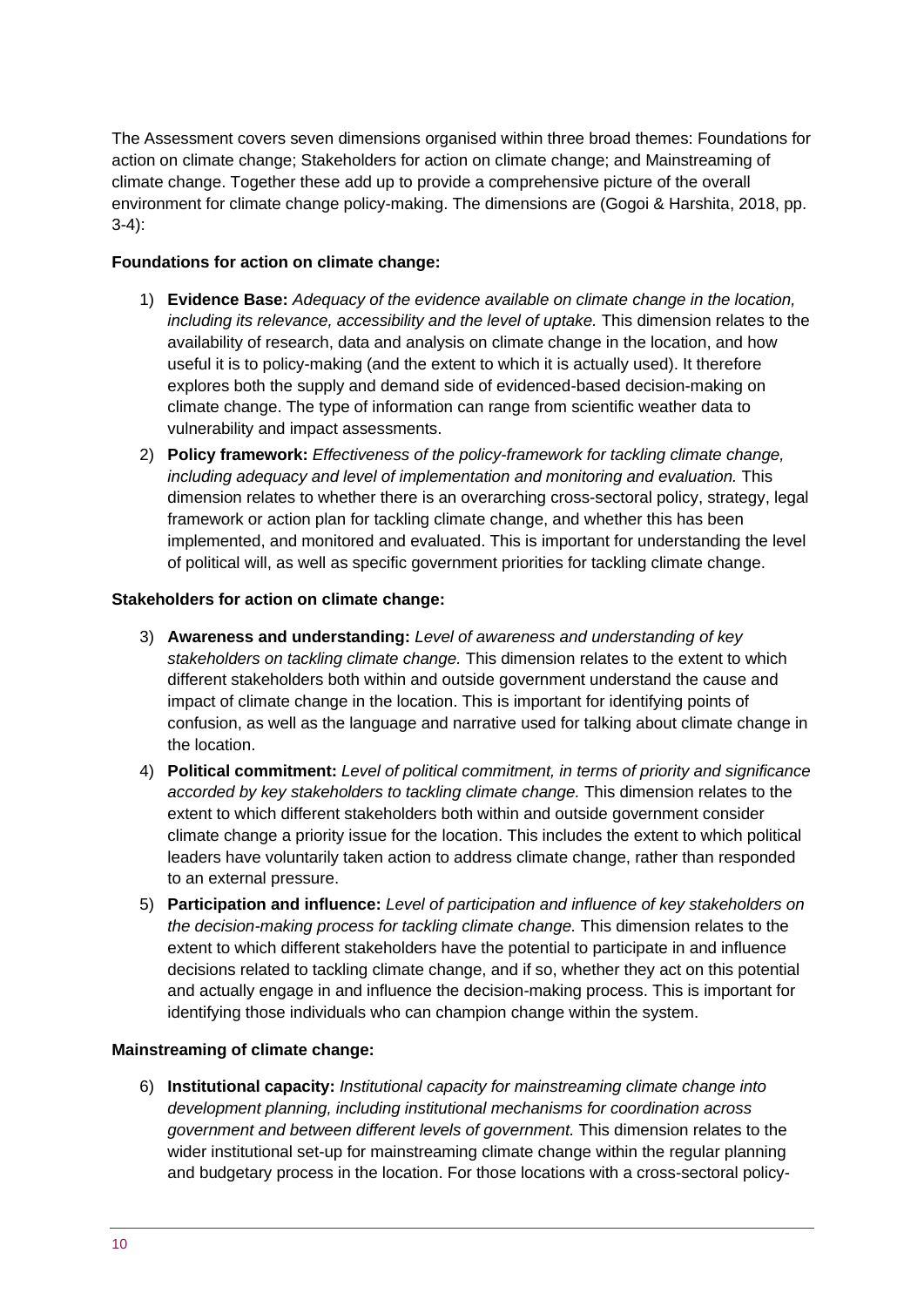framework, this also relates to the capacity for implementing it within sectoral ministries or departments.

7) **Finance and investment:** *Investment in mainstreaming climate change into development planning, including availability of public and private sector funding and international climate finance.* This dimension relates to the amount of public and private sector funding, and international climate finance, which is currently being invested in tackling climate change. This is another indicator of the level of political will, as well as the availability of resources to fund mainstreaming of climate change.

**The Assessment is primarily a qualitative exercise and relies heavily on the opinions and views of those involved in the assessment process**; it needs at least 3 weeks, but can be spread over a few months (Gogoi & Harshita, 2018, p. 4). Gogoi and Harshita (2018) provide a How To note on the Climate Governance Assessment, **giving an in-depth break down of the tool, its different dimensions and detailed guidance for undertaking each step of the Assessment process**, it is recommended that note is consulted for further insights. Figure 2 below provides a summary of the general Assessment process, but Gogoi and Harshita (2018) underline that **the process is flexible, and each step can be adapted to suit specific needs** (see Gogoi & Harshita, 2018 for more detailed information on each step).

**See: Figure 2: Climate Governance Assessment process steps, Source: Gogoi & Harshita, 2018, p. 4, [https://www.opml.co.uk/files/Publications/8617-action-on-climate-today-act/context](https://www.opml.co.uk/files/Publications/8617-action-on-climate-today-act/context-assessment-methodology.pdf?noredirect=1)[assessment-methodology.pdf?noredirect=1](https://www.opml.co.uk/files/Publications/8617-action-on-climate-today-act/context-assessment-methodology.pdf?noredirect=1)**

In the ACT programme a common and streamlined methodology was used at each location – with **the assessment mostly being qualitative and focused around a key informant discussion of at least 10 stakeholders from outside government, but who work closely with the government on climate change issues** (Cooke, 2017, p. 5). The opinions gathered were **then validated and refined** against the results of bilateral discussions with government officials, third party reports and documentation. This approach does not aim to provide an objective analysis, but **uses expert opinion to explore some of the 'difficult to quantify' dimensions, such as political will and capacity** (Cooke, 2017, p. 5). This political analysis was combined with continuous monitoring of the shifting political environment by the ACT team leaders and their staff at the local level, often on an informal, day-to-day basis. Cooke (2017) emphasises the importance that political analysis be embedded in everyday routine practice in an iterative way, aiming to bring 'thinking and acting politically' into everyday work to encourage reporting on political constraints as they emerge.

#### **Naess et al. (2015)**

Naess et al. (2015) deploy a political economy framework to investigate low carbon energy in Kenya and carbon forestry in Mozambique**, exploring intersections between climate policy and development goals**. The framework integrates three common strands in understanding the underlying dynamics that determine the outcomes of policy and practice (Naess et al., 2015, p. 536):

• **Politics and interests** – this emphasises the interactions of state and civil society, and different interest groups, social segments or classes. This is the core of classic political economy analysis.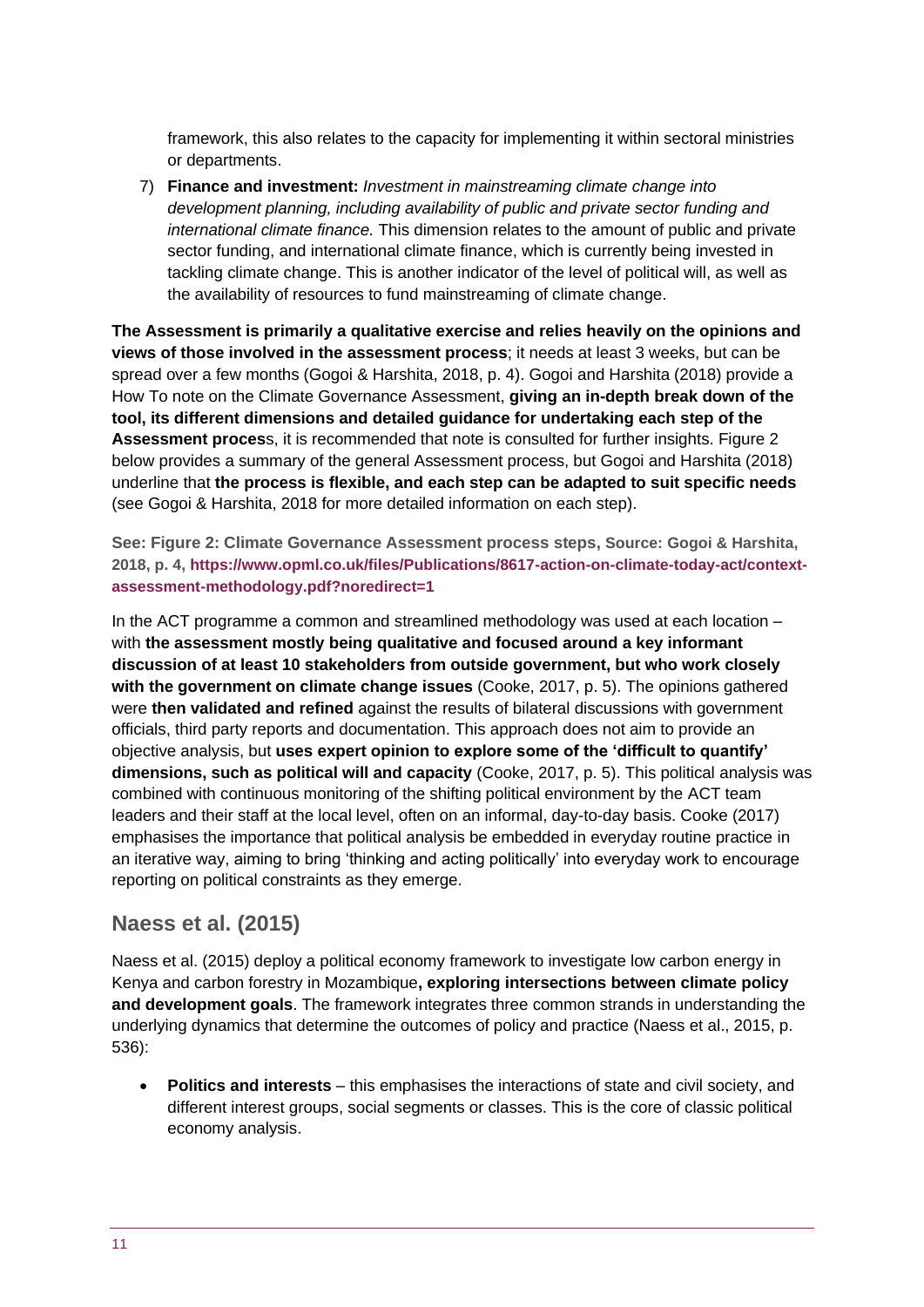- **Narratives and evidence** this examines the histories and practices linked to shifting discourses, and how these shape and guide policy problems and courses of action.
- **Actors and institutions** this gives primacy to the roles and agency (or capacity to make a difference) of individual actors, and relates to the scope for human or social agency to overcome structural constraints and to change institutions and policy processes.

To structure the case studies they focus on three aspects in particular (Naess et al., 2015, p. 536):

- **Context**: In each case study they establish the policy challenge and characterise the recent historical and institutional context most pertinent to understanding and addressing it. This helps to map out the broad landscape of power within which interventions aiming at integrated climate and development policy goals have to operate.
- **Competition and conflict**: They then analyse the actors, institutions and power relations that shape the resolution of policy processes on particular terms, favouring some actors and outcomes over others.
- **Consequences**: Lastly, they examine the outcomes that result or are likely to result from the patterns of competition, conflict and collaboration described above. This helps to identify who the winners and losers are, how the benefits and disadvantages of current patterns of resource use are distributed and how trade-offs have been resolved and could be resolved otherwise.

From the application of the framework to the case studies to understand complex change processes, Naess et al. (2015, p. 543) draw out three lessons:

- 1. Issues must be unde**rstood in view of long standing debates and struggles over resources** between institutions and actors, which affect how and why they engage with climate change policy.
- 2. Attempts to work with or against the grain of politics in a particular setting require an **appreciation of the social and political networks and relations of power** which will determine how the trade-offs inherent to climate change and development goals are worked through and on whose behalf.
- 3. The role of **the international political economy**, in the form of global economic institutions, corporations and donors, **critically shapes outcomes at the national and sub-national level** albeit in ways mediated by the differential policy autonomy that governments have.

#### **World Bank (2021) – Climate Change Institutional Assessment (CCIA)**

Although not strictly a political economy analysis, the World Bank (2021) recently released a **guide on how to undertake their Climate Change Institutional Assessment (CCIA)**. The CCIA identifies the s**trengths and weaknesses of the institutional framework for addressing climate change governance challenges**; it is aimed at officials and agencies with leading roles in climate change policy, and inter-ministerial climate change bodies.

The CCIA comprises five pillars (World Bank, 2021, p. 2):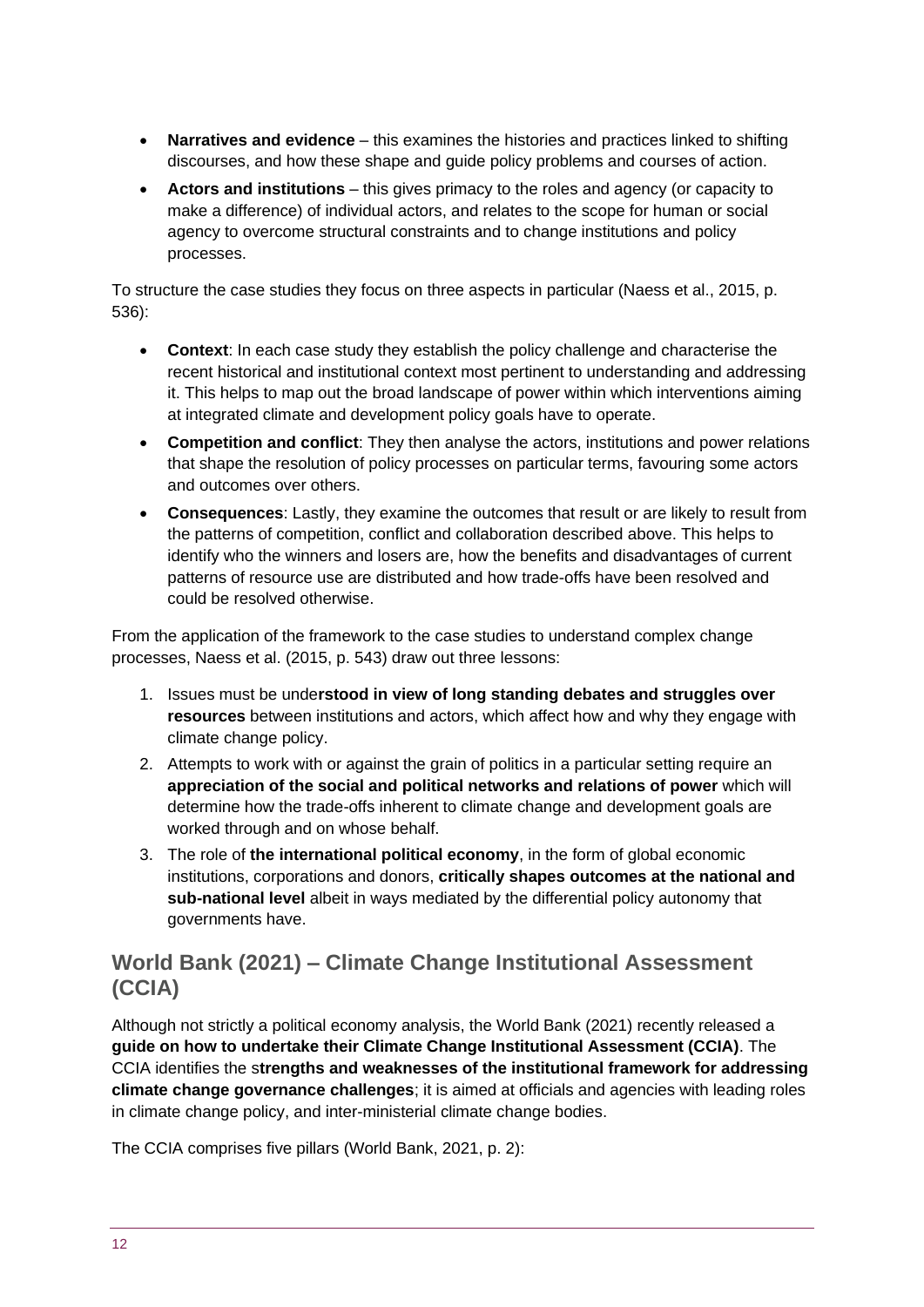- 1. **Organisation**: Assesses the *regulatory framework* for climate change policy, the *functional mandates* of government agencies, *coordination* arrangements, and the *technical capacity* to support climate change policy.
- 2. **Planning:** Evaluates systems for climate change *risk and vulnerability* assessments, strategies, and plans and the regulatory framework for the climate change planning and policy process. Other elements include *long-term and medium-term strategies, development planning, monitoring, reporting and verification* obligations.
- 3. **Public Finance:** Considers the integration of climate strategies, plans, and policies in *fiscal and public financial management (PFM)* practices and the *mobilization of resources* for climate action. Other elements include *public investment and asset management,* and *public procurement*.
- *4.* **Subnational Governments and State-Owned Enterprises:** Examines the treatment of climate change in the intergovernmental system and in the management of *state-owned enterprises (SOEs)*, the capacity of *subnational governments (SNGs)*, and *incentives* for climate action. Elements include *strategic and land use planning, functional assignment, coordination and capacity, subnational climate finance.*
- 5. **Accountability:** Reviews transparency and engagement mechanisms for civil society, the private sector, and other stakeholders and the roles of expert advisory and oversight institutions. Elements include *access to climate information, stakeholder engagement, independent expert advice, legislative body, audit, judicial review*.

The CCIA focuses on crosscutting public institutions and mechanisms for engaging with nongovernment stakeholders and complements other analytical processes. The outcome is a prioritised list of recommendations for action. The CCIA is **flexible** and **can be conducted as a stand-alone assessment or as part of other diagnostics**. It can be used to inform the design of institutional reforms for Nationally Determined Contributions (NDC) and climate strategies, or by donors to inform the design of institutional reforms for budget support and technical assistance; however, it does not undertake an in-depth review of climate policies (World Bank, 2021, p. 2).

# **UNDP (2017) – Institutional and Context Analysis (ICA)**

The Institutional and Context Analysis (ICA) was first launched by UNDP as an approach to support country-level programming in 2012, largely based on by political economy analysis methodologies developed by the World Bank and DFID. The current ICA builds on lessons learned from the application of the ICA approach to country programming as well as on international experience with the use of similar analytical frameworks and is presented in the Guidance Note as a tool under *Acceleration* in the MAPS – *Mainstreaming, Acceleration and Policy Support<sup>2</sup>* context (UNDP, 2017, p. 5). *Acceleration* is aimed at helping to identify possible bottlenecks in policy implementation and address the complex interrelations underlying sustainable development. Thus, the Guidance Note defines ICA as "**an analysis that focuses on political and institutional factors in a given country and how these may have a positive or negative impact on the implementation of policies for the achievement of the Sustainable Development Goals**" (including climate change) (UNDP, 2017, p. 6). The ICA is an **inter-disciplinary political economy** framework; it is intended as a tool to help understand

<sup>2</sup> MAPS is the United Nations Development Group (UNDG) common approach to supporting the 2030 Agenda.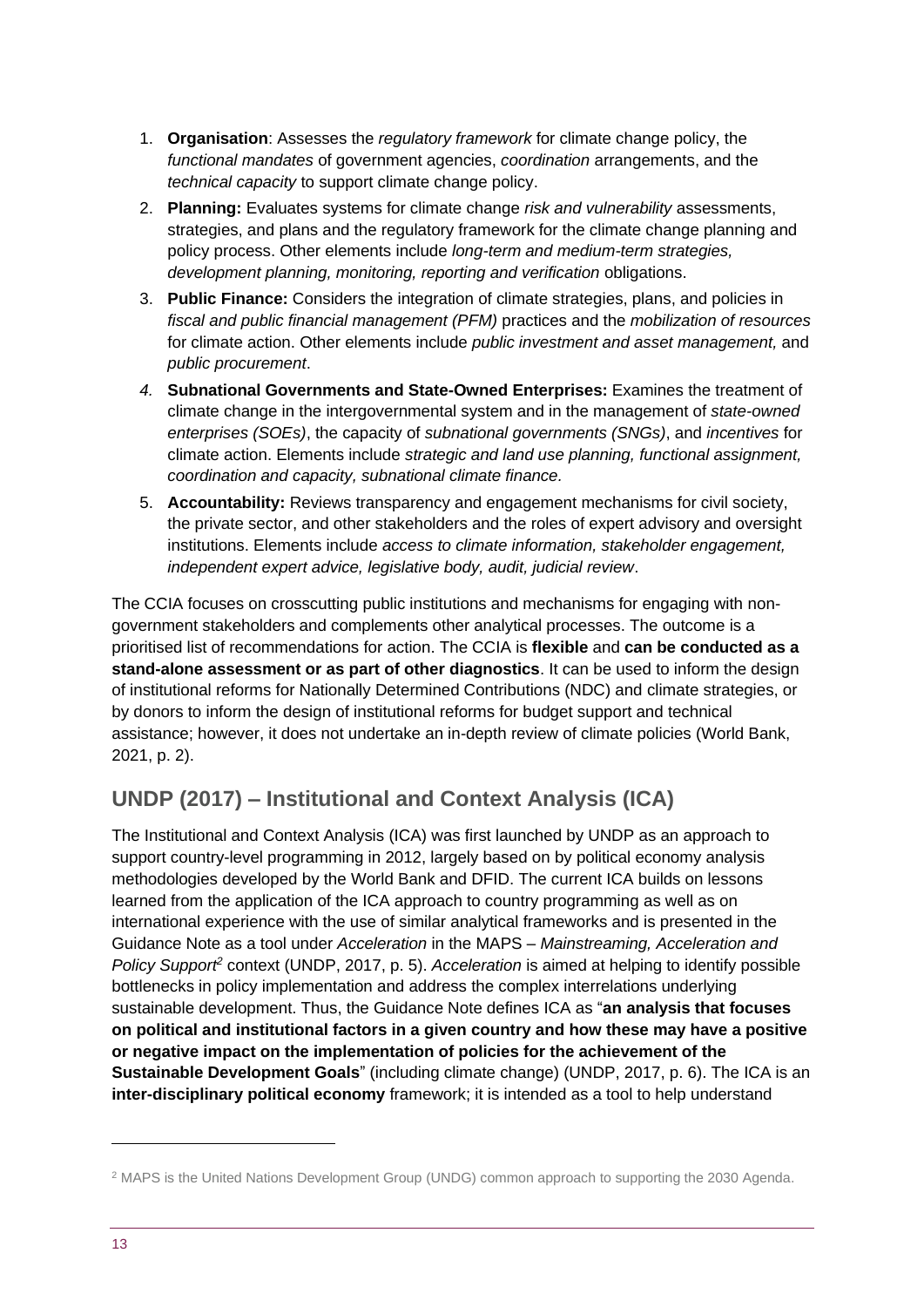political economy dimensions of development, but **at a 'meso' or 'micro' level, and looking at a specific development problem** (UNDP, 2017, p. 15). A typical ICA has a duration of 4-6 weeks (including desk review and a 1-2 week mission), depending on how detailed it is, geographical location etc. It is **only "as good as its follow-up**" and if it is a one-off exercise then it likely will not be followed up or particularly useful (UNDP, 2017, p. 17).

The steps in an ICA include:

- 1. Define the **scope** of the analysis.
- 2. Map out and analyse **formal and informal rules and institutions.** Example questions: How are responsibilities distributed between the national and sub-national levels in this area? How are responsibilities distributed between public, private or public-private bodies active in this area? Are the relevant laws/policies being implemented? Is the proposed policy likely to challenge stakeholders or informal rules directly or indirectly? Is it likely to change the rules of the game, in terms of depriving certain groups or individuals of privileges they currently enjoy? etc.
- 3. **Stakeholder analysis**. Issues include stakeholder mapping, understanding stakeholders' incentives and constraints, and how to engage with different types of stakeholders and foster coalitions for change.
- 4. Design **engagement strategies** and assign **responsibility** for implementation.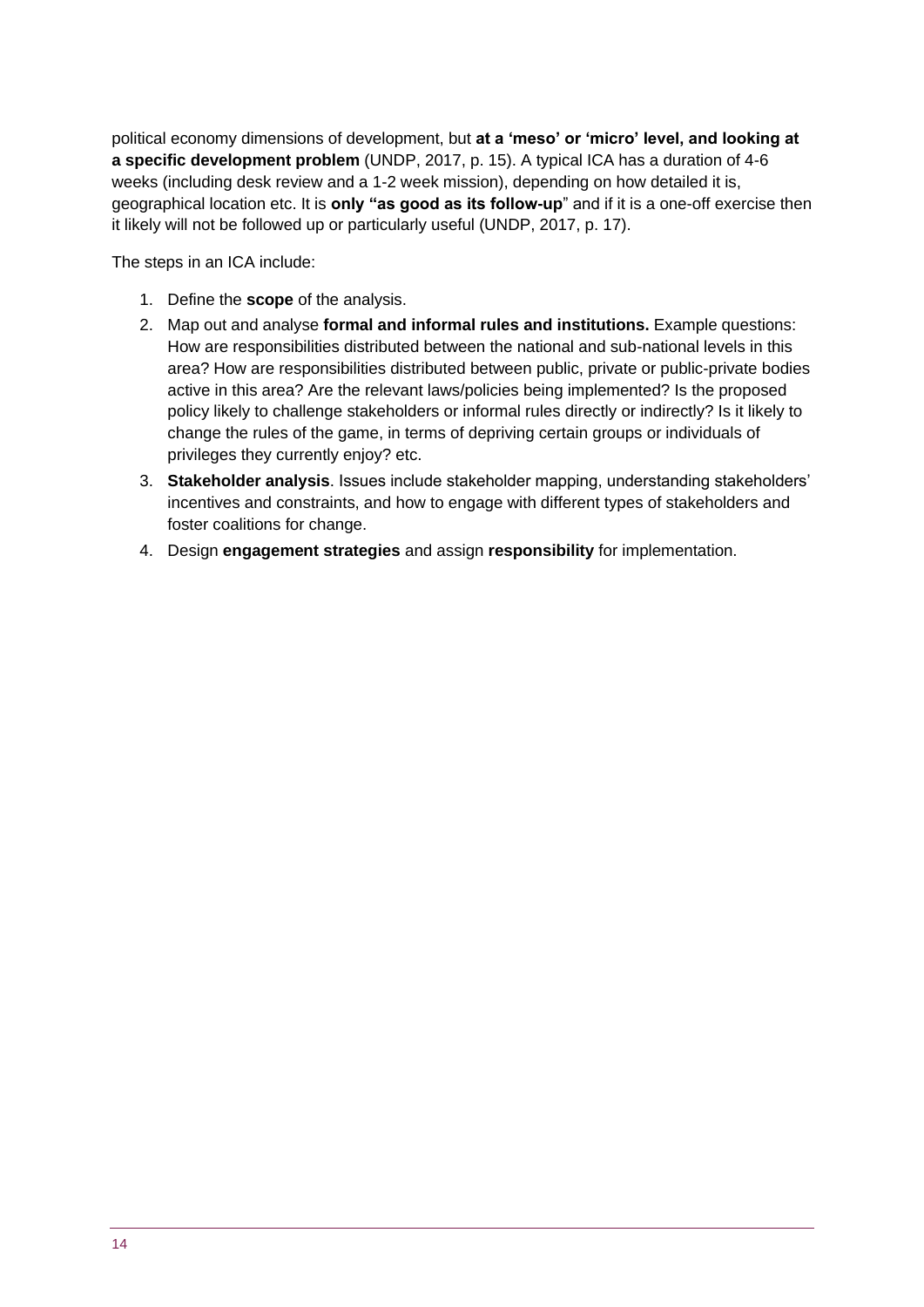# <span id="page-14-0"></span>**4. References**

- Cooke, K. (2017). *Reflections on using political economy analysis in OPM's Action on Climate Today Programme*, Oxford: Oxford Policy Management. [https://www.opml.co.uk/files/Publications/8617-action-on-climate-today-act/using-pea-in](https://www.opml.co.uk/files/Publications/8617-action-on-climate-today-act/using-pea-in-act.pdf?noredirect=1)[act.pdf?noredirect=1](https://www.opml.co.uk/files/Publications/8617-action-on-climate-today-act/using-pea-in-act.pdf?noredirect=1)
- Fankhauser, S., Gennaioli, C., & Collins, M. (2015). The political economy of passing climate change legislation: Evidence from a survey. *Global Environmental Change*, *35*, 52-61. <https://doi.org/10.1016/j.gloenvcha.2015.08.008>
- Gogoi, E. & Harshita, B. (2018) ACT Climate Governance Assessment: How to note. Oxford: OPM. [https://www.opml.co.uk/files/Publications/8617-action-on-climate-today](https://www.opml.co.uk/files/Publications/8617-action-on-climate-today-act/context-assessment-methodology.pdf?noredirect=1)[act/context-assessment-methodology.pdf?noredirect=1](https://www.opml.co.uk/files/Publications/8617-action-on-climate-today-act/context-assessment-methodology.pdf?noredirect=1)
- Haines, R & O'Neil, T. (2018). Putting gender in political economy analysis: Why it matters and how to do it. Practitioners' Guidance Note, The Women's Participation and Leadership Working Group, Gender & Development Network. [https://gadnetwork.org/gadn](https://gadnetwork.org/gadn-news/2018/5/9/putting-gender-in-political-economy-analysis-why-it-matters-and-how-to-do-it)[news/2018/5/9/putting-gender-in-political-economy-analysis-why-it-matters-and-how-to](https://gadnetwork.org/gadn-news/2018/5/9/putting-gender-in-political-economy-analysis-why-it-matters-and-how-to-do-it)[do-it](https://gadnetwork.org/gadn-news/2018/5/9/putting-gender-in-political-economy-analysis-why-it-matters-and-how-to-do-it)
- Hallegatte, S. (2019, 5 December). Listening to the streets: the political economy of climate policy. World Bank Blogs. [Blog] [https://blogs.worldbank.org/climatechange/listening](https://blogs.worldbank.org/climatechange/listening-streets-political-economy-climate-policy)[streets-political-economy-climate-policy](https://blogs.worldbank.org/climatechange/listening-streets-political-economy-climate-policy)
- Islam, S., Zobair, K.M., Chu, C., Smart, J.C.R. & Alam, M.S. (2021). 'Do Political Economy Factors Influence Funding Allocations for Disaster Risk Reduction?' *Journal of Risk and Financial Management,* 14(85). <https://doi.org/10.3390/jrfm14020085>
- Jakob, M., Flachsland, C., Steckel, J. C., & Urpelainen, J. (2020). Actors, objectives, context: A framework of the political economy of energy and climate policy applied to India, Indonesia, and Vietnam. *Energy Research & Social Science*, *70*, 101775. <https://www.sciencedirect.com/science/article/pii/S2214629620303509>
- Lamb, W. F., & Minx, J. C. (2020). The political economy of national climate policy: Architectures of constraint and a typology of countries. *Energy Research & Social Science*, *64*, 101429.<https://doi.org/10.1016/j.erss.2020.101429>
- Laws, E., & Marquette, H. (2018). *Thinking and working politically: reviewing the evidence on the integration of politics into development practice over the past decade*. Birmingham, UK: University of Birmingham. [https://twpcommunity.org/wp](https://twpcommunity.org/wp-content/uploads/2018/04/Thinking-and-working-politically-reviewing-the-evidence.pdf)[content/uploads/2018/04/Thinking-and-working-politically-reviewing-the-evidence.pdf](https://twpcommunity.org/wp-content/uploads/2018/04/Thinking-and-working-politically-reviewing-the-evidence.pdf)
- Lucas, B. (2019). *Political will of African governments to address climate change.* K4D Helpdesk Report 701. Brighton, UK: Institute of Development Studies. <https://opendocs.ids.ac.uk/opendocs/handle/20.500.12413/14813>
- Mcloughlin, C. (2014). *Political economy analysis: Topic guide* (2nd ed.) Birmingham, UK: GSDRC, University of Birmingham. [https://gsdrc.org/topic-guides/political-economy](https://gsdrc.org/topic-guides/political-economy-analysis/)[analysis/](https://gsdrc.org/topic-guides/political-economy-analysis/)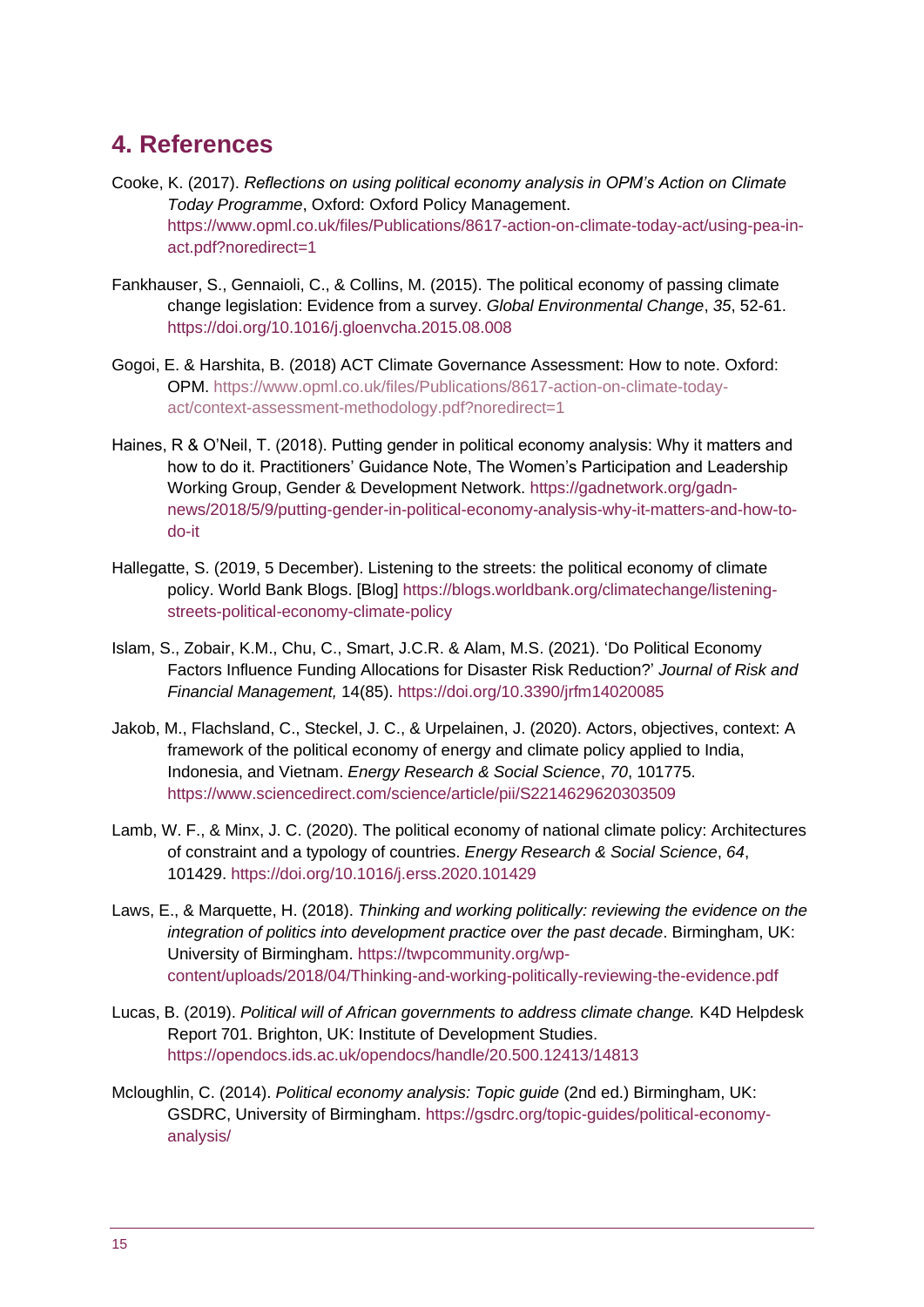- Naess, L. O., Newell, P., Newsham, A., Phillips, J., Quan, J., & Tanner, T. (2015). *Climate policy meets national development contexts: Insights from Kenya and Mozambique*. Global Environmental Change, 35, 534-544.<http://dx.doi.org/10.1016/j.gloenvcha.2015.08.015>
- Paterson, M. (2021). Climate change and international political economy: between collapse and transformation, *Review of International Political Economy*, 28:2, 394-405. DOI: [10.1080/09692290.2020.1830829](https://doi.org/10.1080/09692290.2020.1830829)
- Tanner, T., & Allouche, J. (2011). Towards a new political economy of climate change and development. *IDS bulletin*, *42*(3), 1-14. <https://doi.org/10.1111/j.1759-5436.2011.00217.x>
- UNDP. (2017). Guidance Note: Institutional and Context Analysis for the Sustainable Development Goals. UNDP. [https://www.sdgphilanthropy.org/system/files/2019-](https://www.sdgphilanthropy.org/system/files/2019-01/Guidance%20Note%3A%20Institutional%20and%20Context%20Analysis%20for%20the%20Sustainable%20Development%20Goals.pdf) [01/Guidance%20Note%3A%20Institutional%20and%20Context%20Analysis%20for%20t](https://www.sdgphilanthropy.org/system/files/2019-01/Guidance%20Note%3A%20Institutional%20and%20Context%20Analysis%20for%20the%20Sustainable%20Development%20Goals.pdf) [he%20Sustainable%20Development%20Goals.pdf](https://www.sdgphilanthropy.org/system/files/2019-01/Guidance%20Note%3A%20Institutional%20and%20Context%20Analysis%20for%20the%20Sustainable%20Development%20Goals.pdf)
- Whaites, A. (2017). The Beginner's Guide to Political Economy Analysis (PEA). National School of Government International (NSGI), UK AID. [https://assets.publishing.service.gov.uk/government/uploads/system/uploads/attachment](https://assets.publishing.service.gov.uk/government/uploads/system/uploads/attachment_data/file/766478/The_Beginner_s_Guide_to_PEA.pdf) data/file/766478/The Beginner s Guide to PEA.pdf
- Worker, J. & Palmer, N. (2020). "A Guide to Assessing the Political Economy of Domestic Climate Change Governance." Working Paper. Washington, DC: World Resources Institute. [doi.org/10.46830/wriwp.18.00047](https://www.wri.org/research/guide-assessing-political-economy-domestic-climate-change-governance)
- Worker, J. (2017). *National climate change governance: Topic guide*. Birmingham, UK: GSDRC, University of Birmingham. <https://gsdrc.org/wp-content/uploads/2016/08/NatCCGov.pdf>
- World Bank. (2021). *Climate Change Institutional Assessment.* Equitable Growth, Finance and Institutions Notes, Washington, DC: World Bank. <https://openknowledge.worldbank.org/handle/10986/35438>

#### **Acknowledgements**

We thank the following experts who voluntarily provided suggestions for relevant literature or other advice to the author to support the preparation of this report. The content of the report does not necessarily reflect the opinions of any of the experts consulted.

• Lars Otto Naess, Institute of Development Studies

#### **Suggested citation**

Price, R.A. (2021). *Overview of political economy analysis frameworks in the area of climate governance and key issues to consider.* K4D Helpdesk Report 1014. Institute of Development Studies. DOI: [10.19088/K4D.2021.088](https://doi.org/10.19088/K4D.2021.088)